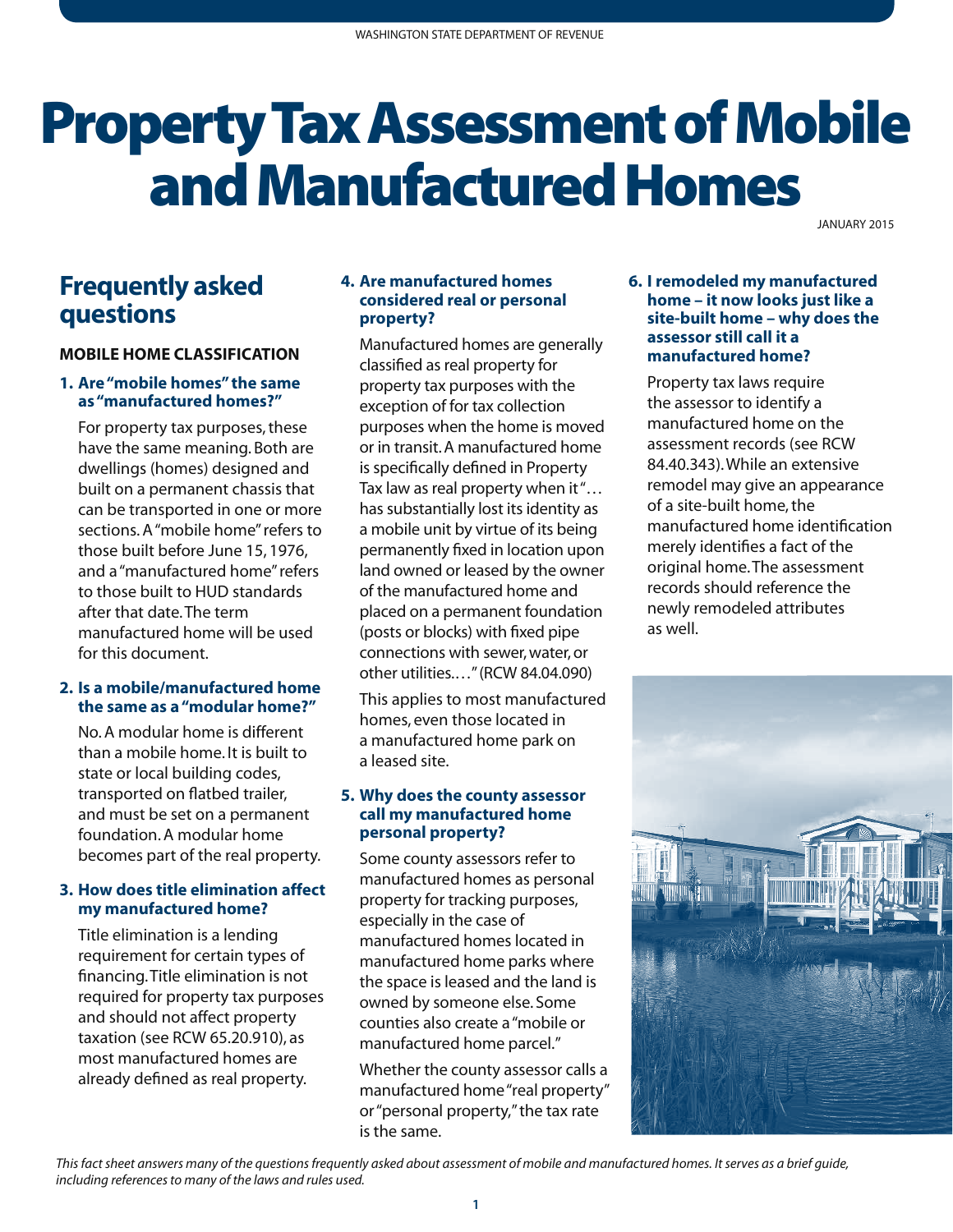# **MANUFACTURED HOME VALUATION**

#### **1. How does the assessor value my manufactured home?**

The basis for property valuation is found in RCW 84.40.030. It specifies "…all property shall be valued at one hundred percent of its true and fair value in money and assessed on the same basis unless specifically provided otherwise by law."

Since most manufactured homes are real property, the valuation should be on the same revaluation cycle as other real property in the county. The county assessor determines the true and fair market value by comparing the property being appraised with sales of other similar properties using criteria from RCW 84.40.030 and WAC 458-07-030.

Manufactured homes are best valued when compared to other manufactured homes that have sold. However, a manufactured home where the owner also owns the land is less comparable to a manufactured home on a leased space in a manufactured home park.

The county assessor may also use a cost approach to determine market value, based on the cost of replacing an existing structure with a similar one that serves the same purpose. This method is better used when valuing newer manufactured homes.



#### **2. I want to sell my manufactured home and upgrade to a newer one. Why does my assessed value seem higher than what I can sell my used manufactured home for?**

The selling price for a pre-owned manufactured home to be moved will likely be lower than the assessed value, since the market value in-place includes all the costs associated with set up of the home. The selling price of a manufactured home on a sales lot differs from the assessed value of an in-place manufactured home because it does not have these costs and the purchaser has risk in moving and reassembling the manufactured home.

### **MOVING MANUFACTURED HOMES**

#### **1. What happens if I want to move (or sell) my manufactured home from its current location?**

To ensure all property taxes are paid, the treasurer has authority to collect the tax for the current year and advance tax that will become due the following year (RCW 84.56.070 and 090).

The fact the manufactured home changed from real property to personal property, when moved, makes advance tax collectable on the manufactured home.

#### **2. If I pay advance tax before moving the manufactured home, will I be required to pay taxes again if I move the manufactured home to another county?**

No. As with any personal property on which advance taxes have been collected; taxes shall not be levied again for the same year.

#### **3. If the manufactured home is sold and moved, what appeal rights does the purchaser have?**

Since the purchaser of the manufactured home is the "taxpayer" of the advance tax, the purchaser has the right to petition the county Board of Equalization regarding the assessed value of the home under RCW 84.40.038 and WAC 458-14-056. Any manufactured home purchaser petition to the Board will be reviewed to determine whether the assessed value of the manufactured home as real property was the true and fair value of the manufactured home as of January 1 of the year of sale.

#### **4. Will the assessor include the manufactured home as "new construction" when set up at the new location?**

No. The law only authorizes placement of the manufactured home as new construction on the assessment roll when it has never been subject to property taxes in Washington or if no advance tax was paid when moved from its original county. (RCW 36.21.090)

#### **5. If I move a manufactured home to a different location, is it considered destroyed property?**

No. Merely moving a manufactured home to a different location does not qualify it as destroyed property under RCW 84.70.010. The destroyed property law only applies to property that has actually been destroyed.